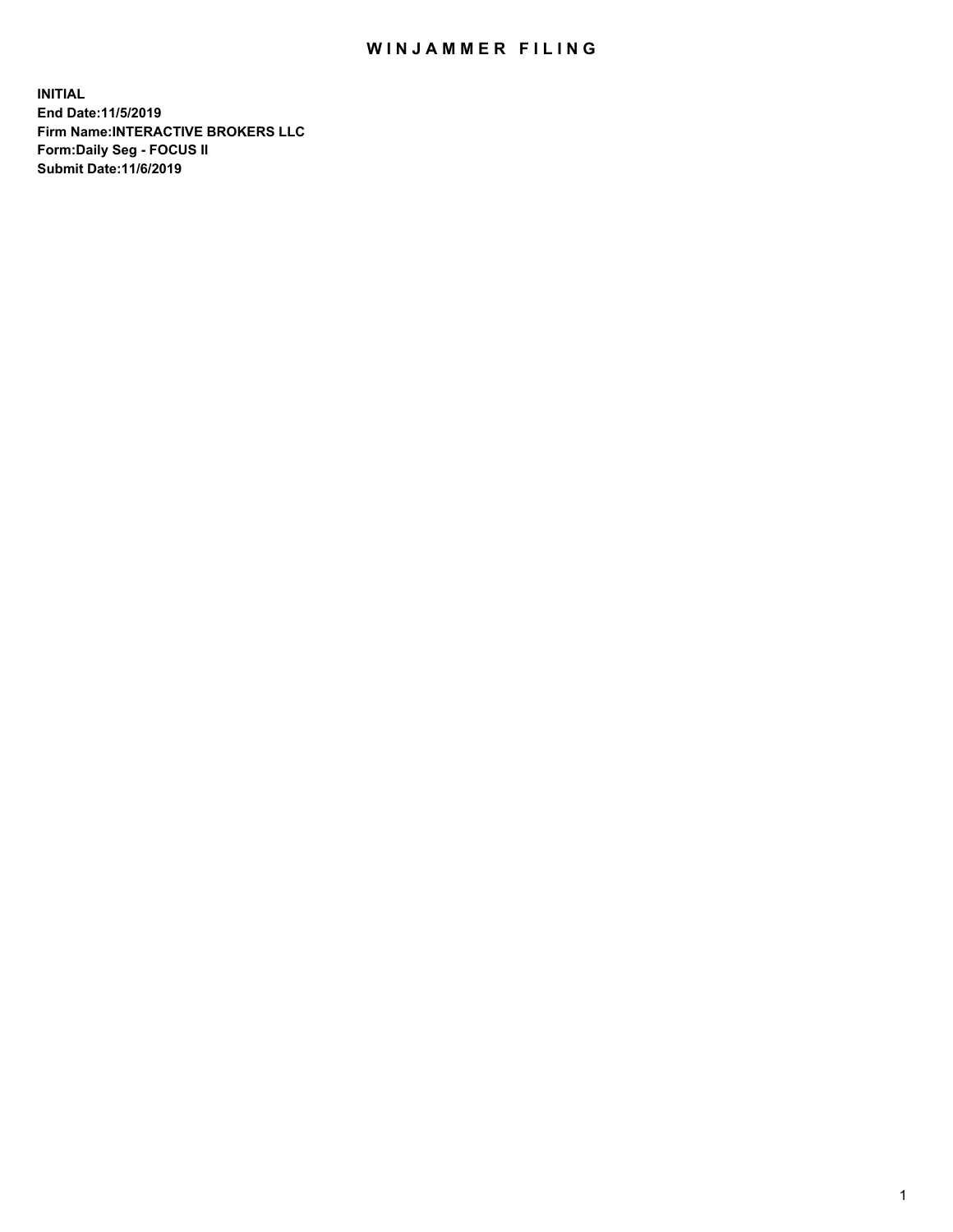**INITIAL End Date:11/5/2019 Firm Name:INTERACTIVE BROKERS LLC Form:Daily Seg - FOCUS II Submit Date:11/6/2019 Daily Segregation - Cover Page**

| Name of Company                                                                                                                                                                                                                                                                                                                | <b>INTERACTIVE BROKERS LLC</b>                                                                  |
|--------------------------------------------------------------------------------------------------------------------------------------------------------------------------------------------------------------------------------------------------------------------------------------------------------------------------------|-------------------------------------------------------------------------------------------------|
| <b>Contact Name</b>                                                                                                                                                                                                                                                                                                            | James Menicucci                                                                                 |
| <b>Contact Phone Number</b>                                                                                                                                                                                                                                                                                                    | 203-618-8085                                                                                    |
| <b>Contact Email Address</b>                                                                                                                                                                                                                                                                                                   | jmenicucci@interactivebrokers.c<br>om                                                           |
| FCM's Customer Segregated Funds Residual Interest Target (choose one):<br>a. Minimum dollar amount: ; or<br>b. Minimum percentage of customer segregated funds required:% ; or<br>c. Dollar amount range between: and; or<br>d. Percentage range of customer segregated funds required between:% and%.                         | $\overline{\mathbf{0}}$<br>$\overline{\mathbf{0}}$<br>155,000,000 245,000,000<br>0 <sub>0</sub> |
| FCM's Customer Secured Amount Funds Residual Interest Target (choose one):<br>a. Minimum dollar amount: ; or<br>b. Minimum percentage of customer secured funds required:%; or<br>c. Dollar amount range between: and; or<br>d. Percentage range of customer secured funds required between:% and%.                            | $\overline{\mathbf{0}}$<br>$\overline{\mathbf{0}}$<br>80,000,000 120,000,000<br>00              |
| FCM's Cleared Swaps Customer Collateral Residual Interest Target (choose one):<br>a. Minimum dollar amount: ; or<br>b. Minimum percentage of cleared swaps customer collateral required:% ; or<br>c. Dollar amount range between: and; or<br>d. Percentage range of cleared swaps customer collateral required between:% and%. | $\overline{\mathbf{0}}$<br>$\underline{\mathbf{0}}$<br>0 <sub>0</sub><br>0 <sub>0</sub>         |

Attach supporting documents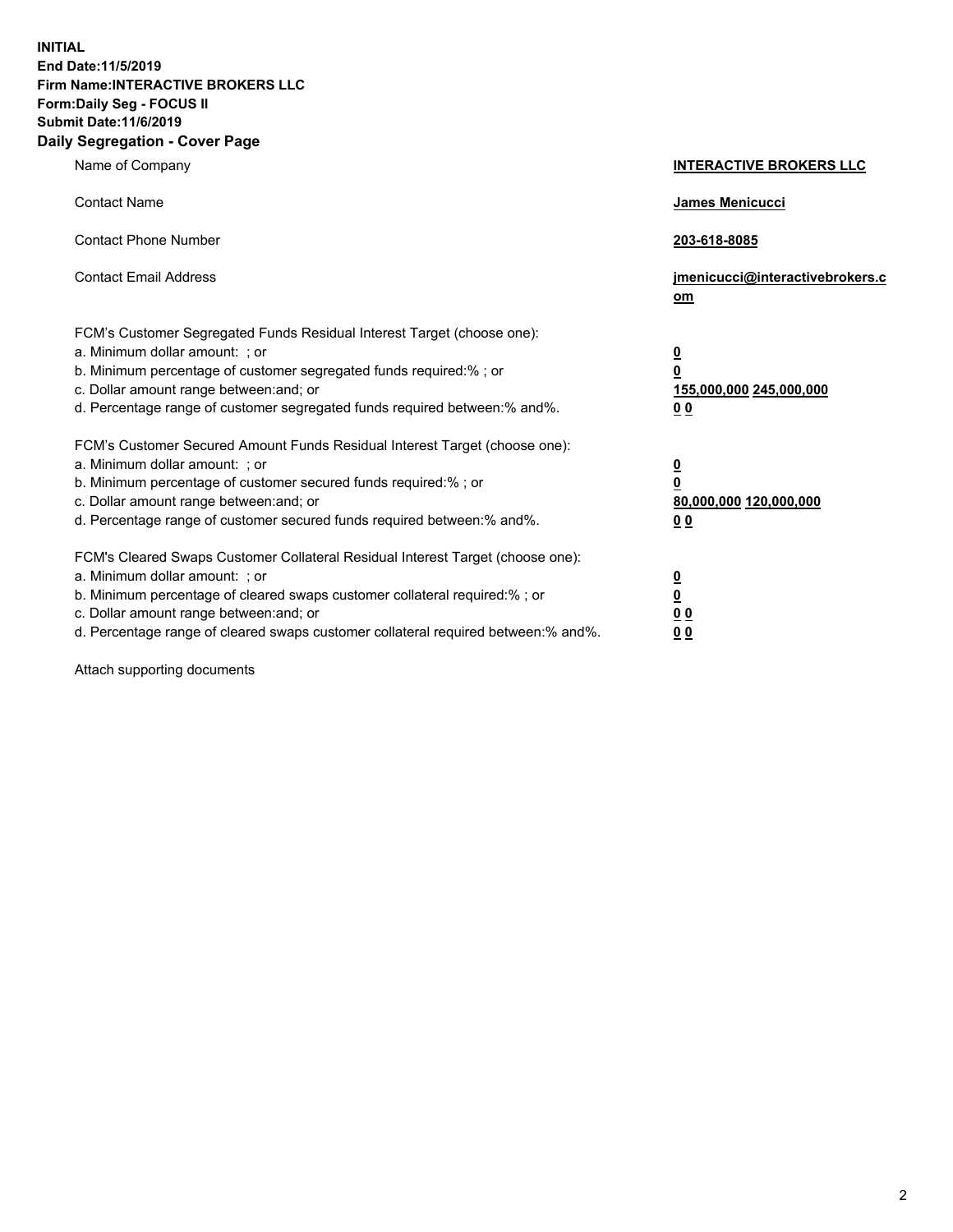## **INITIAL End Date:11/5/2019 Firm Name:INTERACTIVE BROKERS LLC Form:Daily Seg - FOCUS II Submit Date:11/6/2019 Daily Segregation - Secured Amounts**

|                | Daily Segregation - Secured Amounts                                                                                                  |                                                |
|----------------|--------------------------------------------------------------------------------------------------------------------------------------|------------------------------------------------|
|                | Foreign Futures and Foreign Options Secured Amounts                                                                                  |                                                |
|                | Amount required to be set aside pursuant to law, rule or regulation of a foreign                                                     | $0$ [7305]                                     |
|                | government or a rule of a self-regulatory organization authorized thereunder                                                         |                                                |
| $\mathbf{1}$ . | Net ledger balance - Foreign Futures and Foreign Option Trading - All Customers                                                      |                                                |
|                | A. Cash                                                                                                                              | 495,046,920 [7315]                             |
|                | B. Securities (at market)                                                                                                            | $0$ [7317]                                     |
| 2.             | Net unrealized profit (loss) in open futures contracts traded on a foreign board of trade                                            | 7,787,431 [7325]                               |
| 3.             | Exchange traded options                                                                                                              |                                                |
|                | a. Market value of open option contracts purchased on a foreign board of trade                                                       | <b>54,118</b> [7335]                           |
|                | b. Market value of open contracts granted (sold) on a foreign board of trade                                                         | 47,068 [7337]                                  |
| 4.             | Net equity (deficit) (add lines 1.2. and 3.)                                                                                         | 502,841,401 [7345]                             |
| 5.             | Account liquidating to a deficit and account with a debit balances - gross amount                                                    | 3,159 [7351]                                   |
|                | Less: amount offset by customer owned securities                                                                                     | 0 [7352] 3,159 [7354]                          |
| 6.             | Amount required to be set aside as the secured amount - Net Liquidating Equity                                                       | 502,844,560 [7355]                             |
|                | Method (add lines 4 and 5)                                                                                                           |                                                |
| 7.             | Greater of amount required to be set aside pursuant to foreign jurisdiction (above) or line                                          | 502,844,560 [7360]                             |
|                | 6.                                                                                                                                   |                                                |
|                | FUNDS DEPOSITED IN SEPARATE REGULATION 30.7 ACCOUNTS                                                                                 |                                                |
| 1.             | Cash in banks                                                                                                                        |                                                |
|                | A. Banks located in the United States                                                                                                | 40,019,339 [7500]                              |
|                | B. Other banks qualified under Regulation 30.7                                                                                       | 0 [7520] 40,019,339 [7530]                     |
| 2.             | Securities                                                                                                                           |                                                |
|                | A. In safekeeping with banks located in the United States                                                                            | 492,798,938 [7540]                             |
|                | B. In safekeeping with other banks qualified under Regulation 30.7                                                                   | 0 [7560] 492,798,938 [7570]                    |
| 3.             | Equities with registered futures commission merchants                                                                                |                                                |
|                | A. Cash                                                                                                                              | $0$ [7580]                                     |
|                | <b>B.</b> Securities                                                                                                                 | $0$ [7590]                                     |
|                | C. Unrealized gain (loss) on open futures contracts                                                                                  | $0$ [7600]                                     |
|                | D. Value of long option contracts                                                                                                    | $0$ [7610]                                     |
|                | E. Value of short option contracts                                                                                                   | 0 [7615] 0 [7620]                              |
| 4.             | Amounts held by clearing organizations of foreign boards of trade                                                                    |                                                |
|                | A. Cash                                                                                                                              | $0$ [7640]                                     |
|                | <b>B.</b> Securities                                                                                                                 | $0$ [7650]                                     |
|                | C. Amount due to (from) clearing organization - daily variation                                                                      | $0$ [7660]                                     |
|                | D. Value of long option contracts                                                                                                    | $0$ [7670]                                     |
|                | E. Value of short option contracts                                                                                                   | 0 [7675] 0 [7680]                              |
| 5.             | Amounts held by members of foreign boards of trade                                                                                   |                                                |
|                | A. Cash                                                                                                                              | 95,199,874 [7700]                              |
|                | <b>B.</b> Securities                                                                                                                 | $0$ [7710]                                     |
|                | C. Unrealized gain (loss) on open futures contracts                                                                                  | 4,378,577 [7720]                               |
|                | D. Value of long option contracts                                                                                                    | <b>54,118</b> [7730]                           |
| 6.             | E. Value of short option contracts                                                                                                   | <u>-47,068</u> [7735] <u>90,828,347</u> [7740] |
| 7.             | Amounts with other depositories designated by a foreign board of trade                                                               | 0 [7760]                                       |
| 8.             | Segregated funds on hand                                                                                                             | $0$ [7765]                                     |
| 9.             | Total funds in separate section 30.7 accounts<br>Excess (deficiency) Set Aside for Secured Amount (subtract line 7 Secured Statement | 623,646,624 [7770]<br>120,802,064 [7380]       |
|                | Page 1 from Line 8)                                                                                                                  |                                                |
| 10.            | Management Target Amount for Excess funds in separate section 30.7 accounts                                                          | 80,000,000 [7780]                              |
| 11.            | Excess (deficiency) funds in separate 30.7 accounts over (under) Management Target                                                   | 40,802,064 [7785]                              |
|                |                                                                                                                                      |                                                |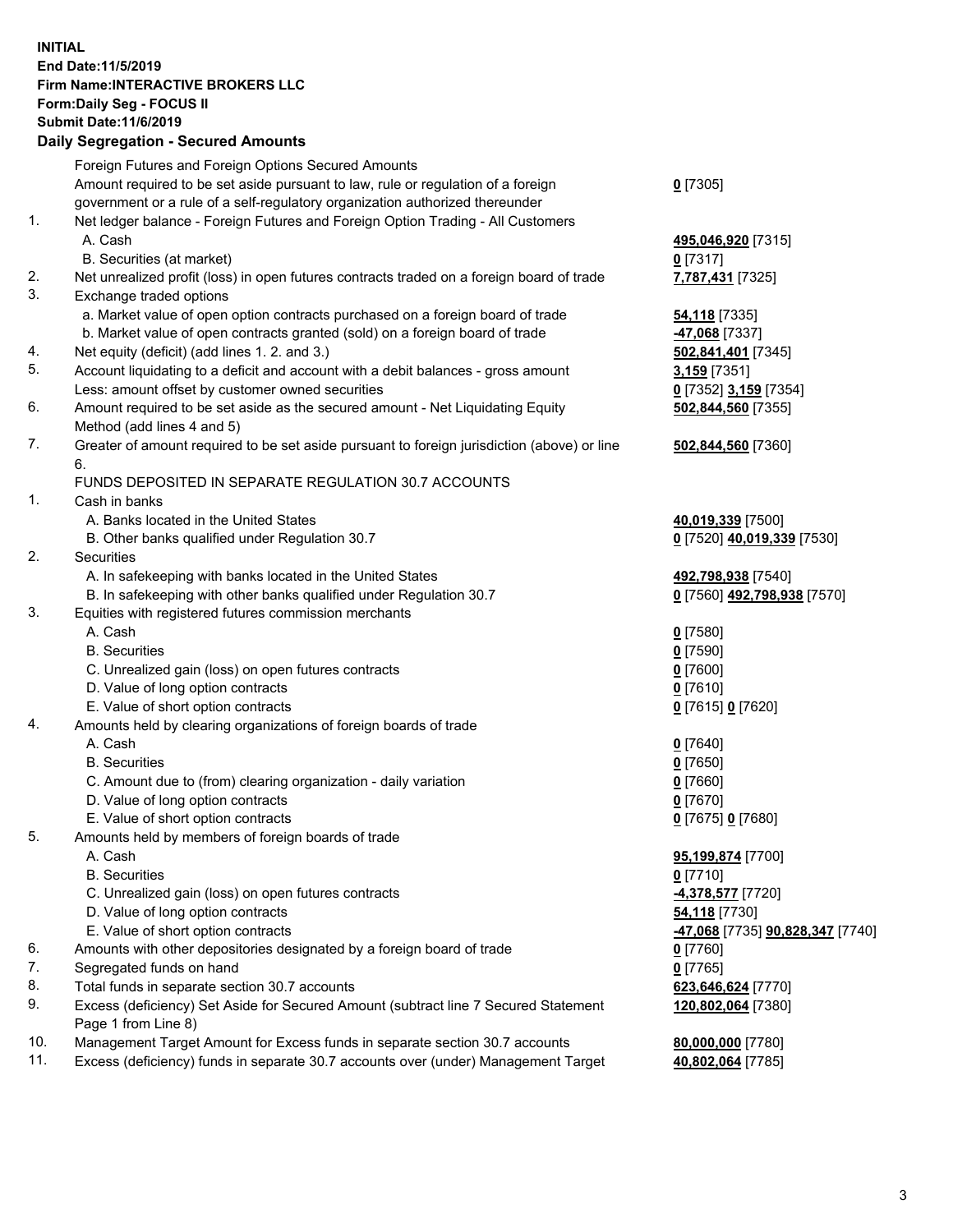**INITIAL End Date:11/5/2019 Firm Name:INTERACTIVE BROKERS LLC Form:Daily Seg - FOCUS II Submit Date:11/6/2019 Daily Segregation - Segregation Statement** SEGREGATION REQUIREMENTS(Section 4d(2) of the CEAct) 1. Net ledger balance A. Cash **4,202,036,043** [7010] B. Securities (at market) **0** [7020] 2. Net unrealized profit (loss) in open futures contracts traded on a contract market **-179,437** [7030] 3. Exchange traded options A. Add market value of open option contracts purchased on a contract market **171,756,444** [7032] B. Deduct market value of open option contracts granted (sold) on a contract market **-183,117,690** [7033] 4. Net equity (deficit) (add lines 1, 2 and 3) **4,190,495,360** [7040] 5. Accounts liquidating to a deficit and accounts with debit balances - gross amount **1,037,617** [7045] Less: amount offset by customer securities **0** [7047] **1,037,617** [7050] 6. Amount required to be segregated (add lines 4 and 5) **4,191,532,977** [7060] FUNDS IN SEGREGATED ACCOUNTS 7. Deposited in segregated funds bank accounts A. Cash **1,098,711,350** [7070] B. Securities representing investments of customers' funds (at market) **1,949,750,895** [7080] C. Securities held for particular customers or option customers in lieu of cash (at market) **0** [7090] 8. Margins on deposit with derivatives clearing organizations of contract markets A. Cash **3,822,917** [7100] B. Securities representing investments of customers' funds (at market) **1,349,693,679** [7110] C. Securities held for particular customers or option customers in lieu of cash (at market) **0** [7120] 9. Net settlement from (to) derivatives clearing organizations of contract markets **2,879,706** [7130] 10. Exchange traded options A. Value of open long option contracts **171,600,354** [7132] B. Value of open short option contracts **-183,079,040** [7133] 11. Net equities with other FCMs A. Net liquidating equity **0** [7140] B. Securities representing investments of customers' funds (at market) **0** [7160] C. Securities held for particular customers or option customers in lieu of cash (at market) **0** [7170] 12. Segregated funds on hand **0** [7150] 13. Total amount in segregation (add lines 7 through 12) **4,393,379,861** [7180] 14. Excess (deficiency) funds in segregation (subtract line 6 from line 13) **201,846,884** [7190] 15. Management Target Amount for Excess funds in segregation **155,000,000** [7194]

16. Excess (deficiency) funds in segregation over (under) Management Target Amount Excess

**46,846,884** [7198]